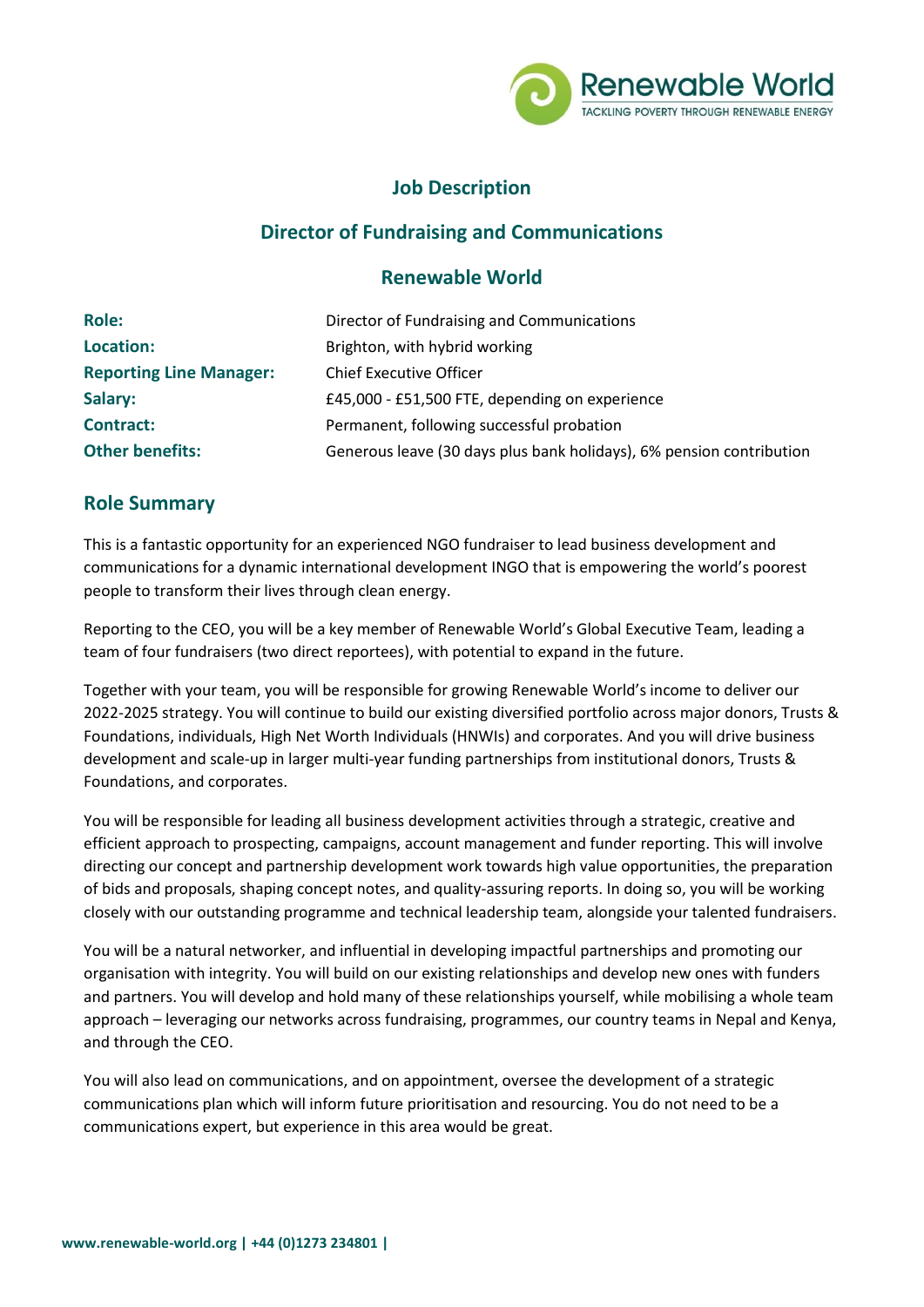

You will be passionate about our mission and our values. And as an inclusive leader and empowering manager, you will enable your team to flourish and contribute to making Renewable World both highly impactful and a great place to work.

This is a busy and business critical role. It is advertised as a full-time position, but part-time working will be considered (e.g. 4 days per week; less than that would be difficult). We operate a hybrid working model. The successful applicant would be expected to be in the office at least twice a week on average, including every other Thursday for whole team meetings. While we are extremely busy, we prioritise a work life balance. We offer a generous leave package of 30 days FTE plus bank holidays, and time off in lieu when needed.

### **About Renewable World**

We are an ambitious and rapidly growing INGO, headquartered in Brighton. We have around 30 staff, based in our offices in the UK, Nepal and Kenya, and have just appointed a new Kenya Country Director to develop an innovative new programme there.

We are working with partners to deliver transformative change by improving people's access to clean energy and empowering them through training, knowledge-sharing, and making connections.

Our vision is for "A sustainable and fairer world where clean energy is accessible to all".

And every day we are working hard to deliver our mission "To enable the world's poorest people to transform their lives by improving their access to clean energy, empowering them to develop sustainable and resilient livelihoods, and mitigating the impact of climate change".

We have already improved the lives of over 70,000 people, and we are on-track to surpass our goal of reaching 100,000 people by the end of 2022. We have ambitious plans to scale our impact to 2030 and beyond.

We focus on four key areas where we believe we can achieve the greatest impact in transforming lives through clean energy:

- **Energy for Livelihoods**: Improving incomes and welfare through using energy for productive purposes, with a focus on reaching the poorest and empowering women and the socially excluded.
- **Energy for Climate Change**: Helping people adapt to climate change and protect ecosystems through energy-enabled climate-smart agriculture and early warning systems, and mitigating climate change through clean energy and carbon offsetting.
- **Energy for Health and Education**: Using renewable energy to supply clean water for drinking, health and sanitation, electrifying remote health centres and schools to improve health and education outcomes, and enabling cleaner cooking.
- **Energy for Catalytic Impact**: Developing systemic impact and activating demand through the productive use of energy, sustainable multi-stakeholder partnerships, and piloting scalable innovations.

We aim to live and breathe our ENERGY values which are: **E**xcellence; **N**etworked; **E**mpathy; **R**esourceful; **G**ravitas; and **Y**es we can.

Our income has trebled in size over the last three years to £3.4 million in 2021-2022. To build on this momentum, and ensure we maximise developmental impact and increase our sustainability, it is critical we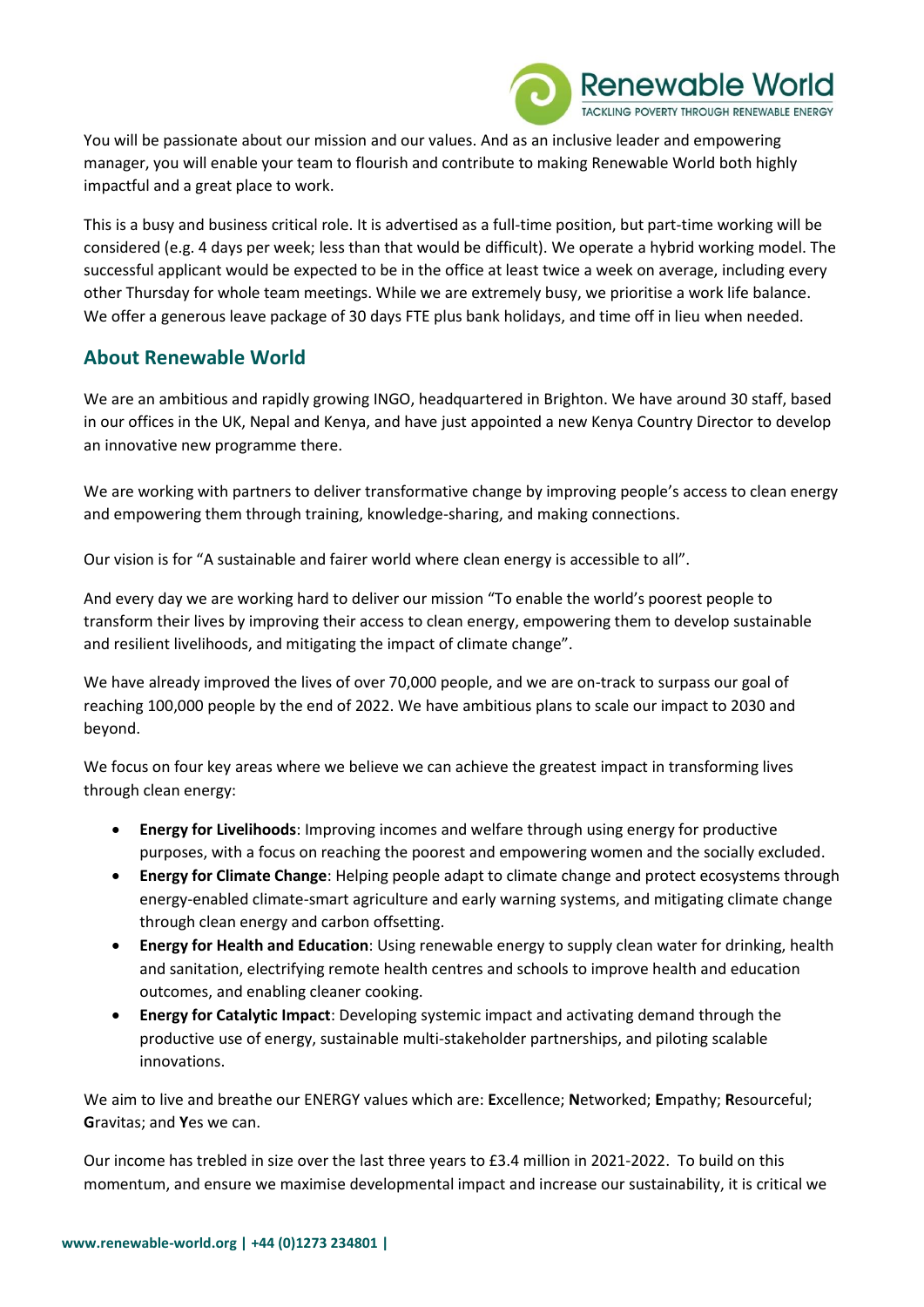

rapidly implement our new strategy (to be launched externally later this year). This prioritises growing our income through a diversified portfolio, developing larger multi-year projects and partnerships, and promoting our brand and learning externally. As Director for Fundraising and Communications your role will be critical to our success.

# **Job Description**

In leading the Fundraising and Communications Team you will:

- Lead the development and implementation of Renewable World's fundraising strategy to deliver our current and future strategic priorities.
- Build our existing diversified portfolio across institutional donors, Trusts & Foundations, individuals, High Net Worth Individuals (HNWIs) and corporates.
- Prepare the foundations and drive scale-up in larger multi-year funding partnerships from institutional donors, Trusts & Foundations, and corporates, including directing our concept and partnership development work towards high value opportunities.
- Define, deliver and report on fundraising targets, forecasts and performance, consistent with the strategy and agreed by the CEO and Board.
- Implement a strategic and efficient approach to fundraising including pipeline development through market research on funding opportunities, networking to secure early visibility, competitor analysis, teaming arrangements, and making go/no go recommendations.
- Implement effective account management with major current and future strategic partners and funders.
- Oversee all bids and proposals and lead the preparation of high value bids and proposals (responsibilities to be defined with Director of Global Programmes).
- When Renewable World's Gold Standard improved cookstove project begins to deliver credits (2023- 24 onwards), lead our approach to maximising donation revenues from existing and future partners with credible net zero plans.
- Oversee streamlined funder reporting, including improving internal systems and templates for project updates from project managers.
- Develop impactful partnerships with existing and new funders and partners, coordinating a whole team approach, leveraging all our networks.
- Advise local offices in originating local funding opportunities and developing project concepts.
- Develop alliances and consortia with potential partners for larger opportunities, and lead teaming negotiations and contracting.
- Develop and implement a strategic communications plan to support our fundraising, including building our brand as go-to experts with strategic funders and partners.
- Ensure the fundraising team and other relevant resources are aligned to strategic priorities, and take an inclusive approach to organisational and business process change.
- Represent and promote Renewable World at external events.

In being an inclusive leader and empowering manager, you will:

• Provide inspiring, strategic and inclusive leadership and management for the fundraising and communications team.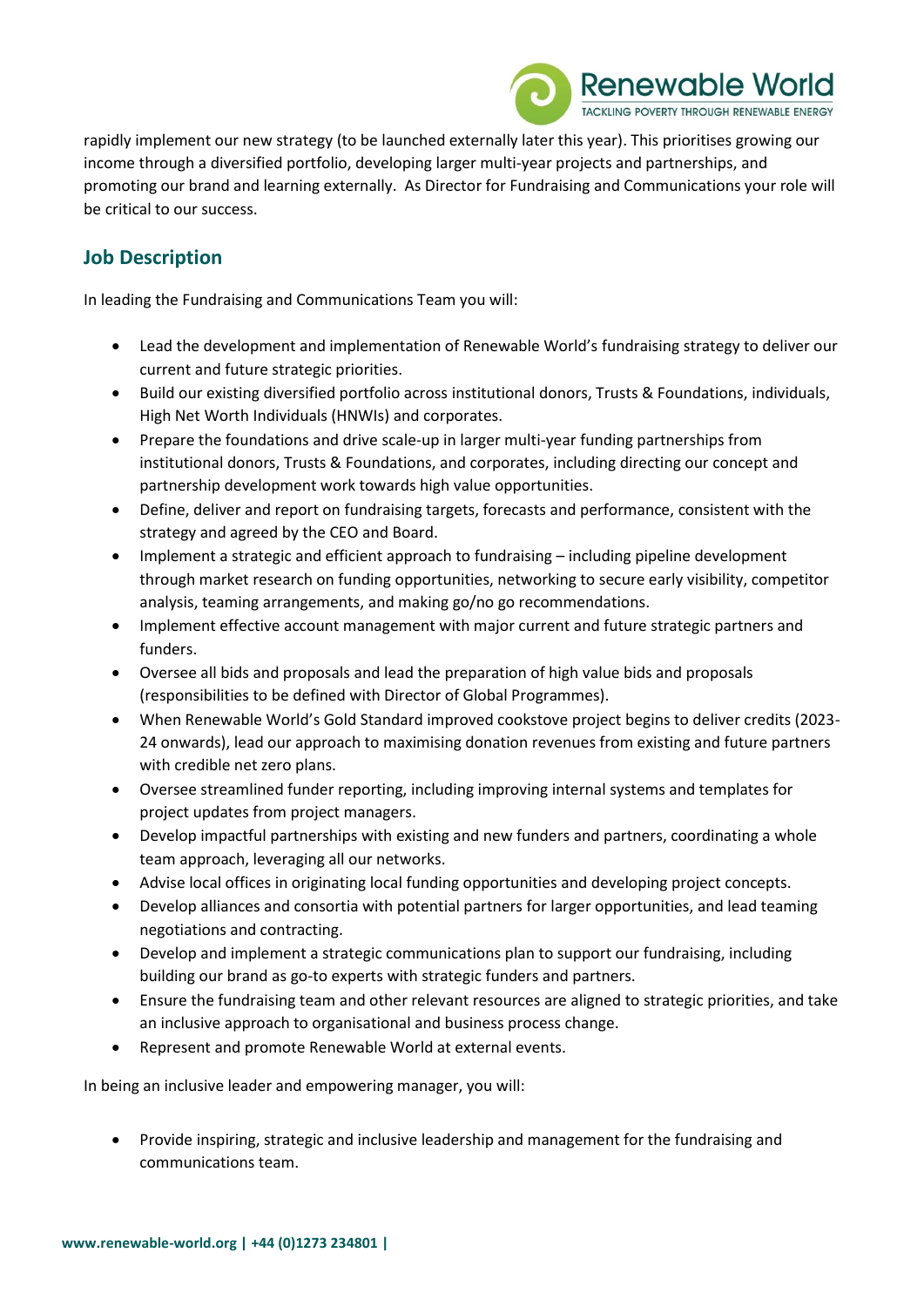

- Contribute to the effective running of Renewable World as a positive, collegiate and can-do member of the leadership team.
- Develop robust and SMART annual business plans, KPIs, and income and expenditure plans; monitor and update these regularly; and, take early and appropriate action to deliver to plans (monthly, quarterly, 6-monthly or annually as required).
- Provide effective line management, including through setting individual workplans, quarterly reviews and at least monthly catch ups.
- Represent the Fundraising and Communications Team with the Board, including ensuring the effective running of the Fundraising and Communications Committee.
- Model our ENERGY values in your conduct internally and externally.

### **About You**

As an experienced NGO fundraiser, we expect you to have highly relevant skills and experience that will enable you to help us achieve incredible impact, but we do not expect you to have experience in every aspect of the role.

#### **Work Experience**

• At least 7 years' experience in NGO fundraising and proposal preparation. Experience in energy access or climate change is desirable, but not essential.

### **Academic and Professional Qualifications**

• A graduate or postgraduate qualification in a relevant discipline.

### **Skills and Experience**

To achieve our strategic priorities, we feel the following skills and experience are likely to be particularly important:

- A track record in leading winning proposals for projects of >£1 million, with institutional donors and/or Trusts & Foundations.
- Experience in partnership development, including forming alliances and consortia for proposals and project implementation.
- Strong written communication skills, with the ability to prepare high-quality proposals and concept notes, and communicate complex ideas in an accessible way.
- Strong analytical, research and numerical skills.
- Excellent organisational skills, with experience in managing multiple projects and delivering under pressure to deadline.
- Experience in leading and managing teams to grow their impact with limited resources.
- An inspiring, credible and persuasive communicator.
- A team player, with great team and people management skills.
- Fluency in written and spoken English.
- A commitment to equality, diversity and inclusion.
- A passion for our mission and values.